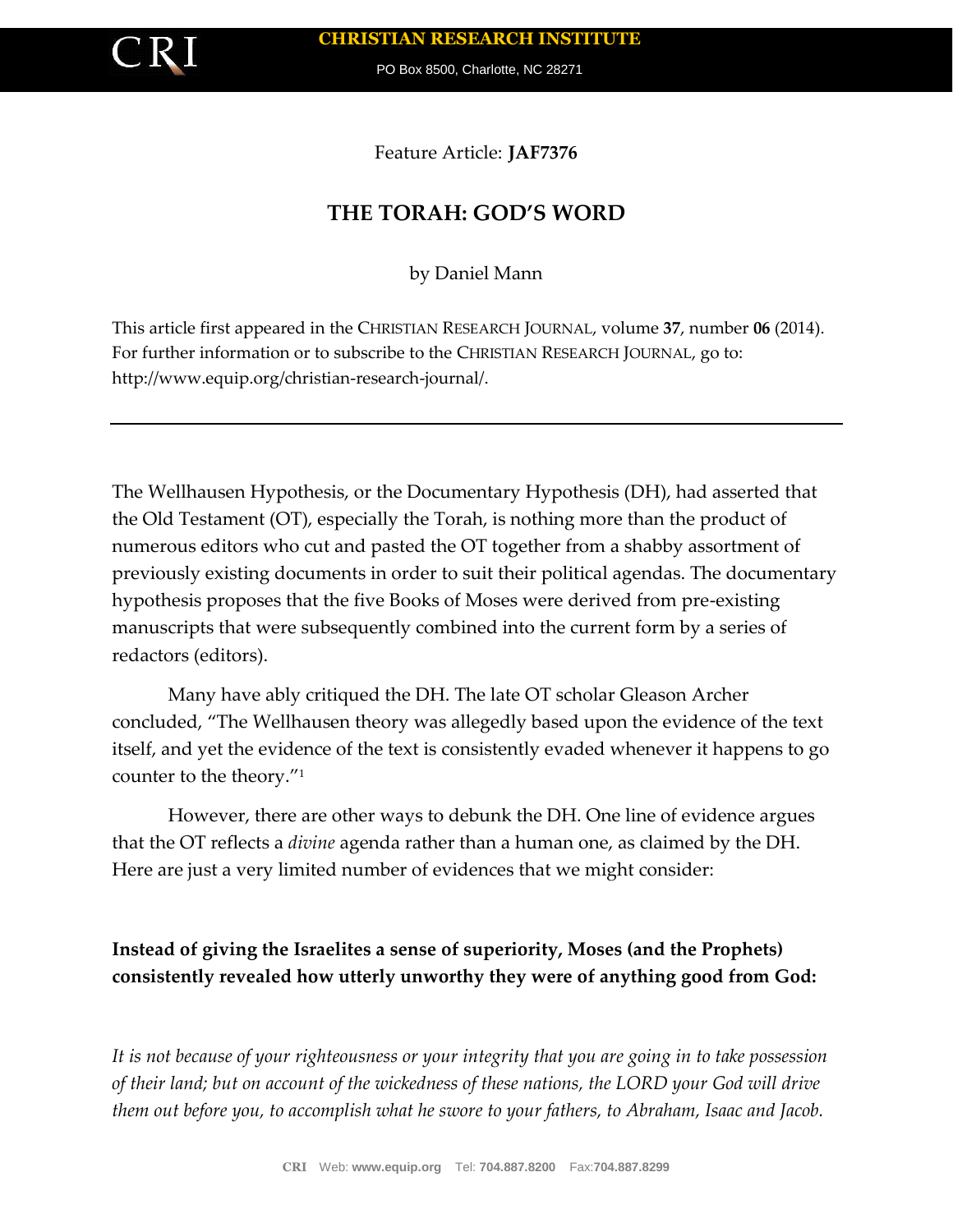*Understand, then, that it is not because of your righteousness that the LORD your God is giving you this good land to possess, for you are a stiff-necked people. (Deut. 9:5–6; all Scripture references NIV)*

Israel wasn't chosen by God because they were superior. Instead, they were a stubborn, "stiff-necked" people. No nation trying to convince its people that they were worthy  $$ and this is what people want—would ever try to portray them this way. Besides, why should Israel accept such a disparaging revelation unless the hand of God had been so manifestly present?

In contrast to this disparaging picture, religions use marketplace strategies to lend appeal to their products. Orthodox Jewish writer David Klinghoffer concludes that Jewish rejection of Jesus is founded in "the mystic uniqueness of the Jewish essence or nature. There was something distinct about the Jewish soul....The Jewish soul feels the world in a remarkably visceral way, as unredeemed."

He bases this opinion on Judah Loeb's famous interpretation of the Talmud tractate, *Avodah Zarah*, which stated that God had offered the Torah to all the other nations first, "to see if they possessed a predisposition to the Torah, and did not find it in them," in contrast to what God found in the Jews.<sup>2</sup>

This type of chauvinism—the aggrandizement of one's own people—is found in all religions. For instance, the Qur'an reads:

*You are the best nation ever brought forth to men, bidding to honour, and forbidding dishonour, and believing in Allah. (Surah 3:110–112)*

*The unbelievers of the People of the Book and the idolaters shall be in the Fire of Gehenna, therein dwelling forever; those are the worst of creatures. (Surah 98:6)*

Why is the OT, specifically the Torah, so different in this regard? Perhaps because it confronts us with a divine, rather than a human, perspective.

## **Moses prophesied Israel's inevitable failures and sufferings:**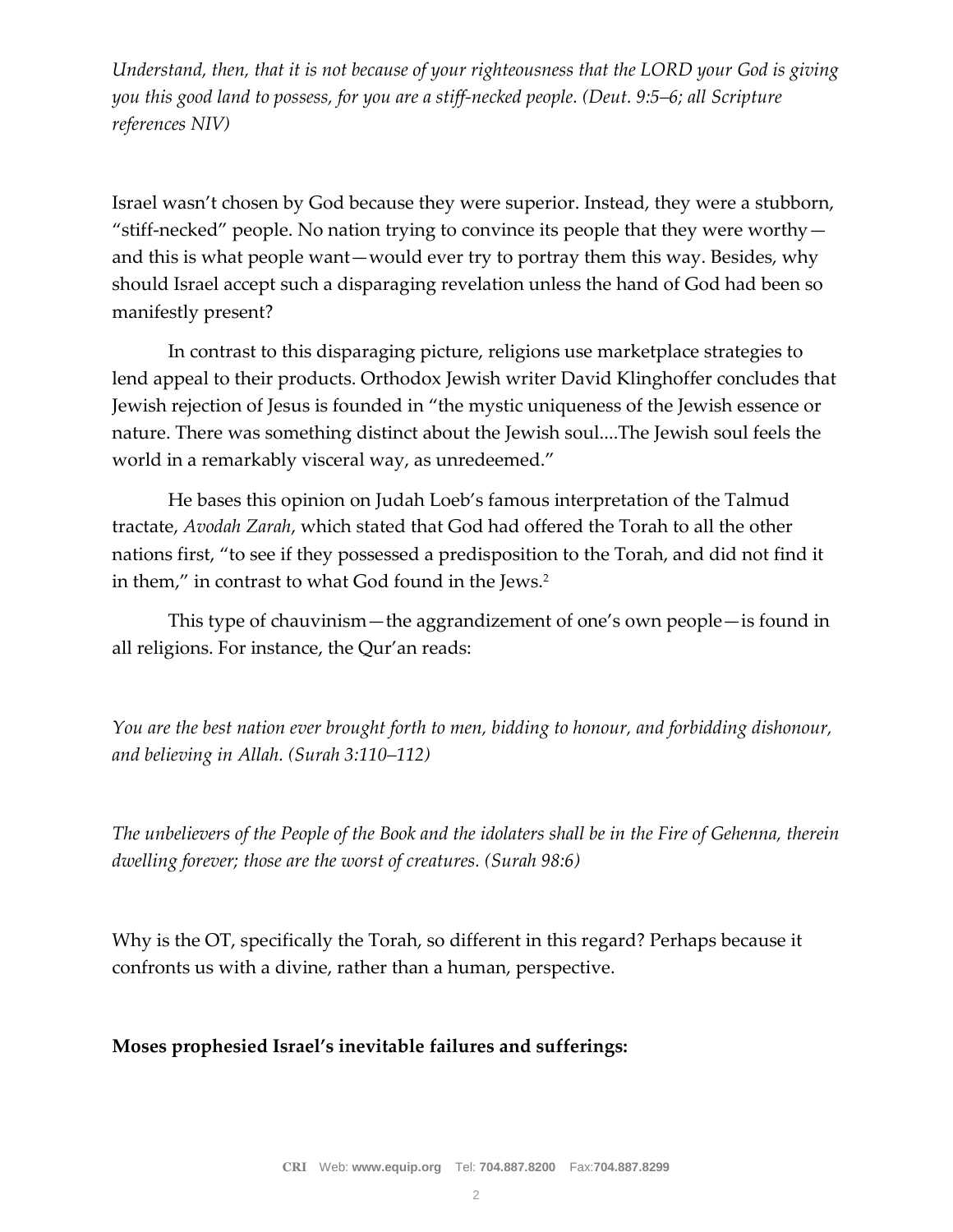*But to this day the LORD has not given you a mind that understands or eyes that see or ears that hear. (Deut. 29:4; 30:6)*

*He [Israel] abandoned the God who made him and rejected the Rock his Savior. They made him jealous with their foreign gods and angered him with their detestable idols. They sacrificed to demons, which are not God....You deserted the Rock, who fathered you; you forgot the God who gave you birth. The LORD saw this and rejected them...they are a perverse generation, children who are unfaithful. (Deut. 32:15–19)*

No one would invent such a religion. Whenever we try to sell a product, we assure prospective buyers that they will profit from it. Instead, Moses assured the people that they would fail and suffer because of this religion.

Why then did Israel persevere with such an offensive faith? Why did they acknowledge such books as canonical? Only because God had made His presence surpassingly tangible to Israel.

**Religions not only aggrandize their particular followers but also prophesy only their future blessedness.** However, the Torah (and especially the Prophets) mentions the eventual blessedness of the *Gentiles* (the other nations). God gave Moses a song to teach to Israel, covering both their past and future. It concludes this way: "Rejoice, O nations, with his people, for he will avenge the blood of his servants; he will take vengeance on his enemies and make atonement for his land and people" (Deut. 32:43).

**The Jewish patriarchs, Abraham, Isaac, and Jacob, are portrayed as scoundrels, pimps, cheats, and liars—not the heroes that the Jewish commentaries portray them to be.** For instance:

*The Kuzari (Rabbi Judah HaLevi, 1075–1141) states that Abraham was gifted with high intelligence; and, as Maimonides (1135–1204) describes, Abraham didn't blindly accept the ubiquitous idolatry. The whole populace had been duped, but the young Abraham contemplated the matter relentlessly, finally arriving at the conclusion that there is One God.<sup>3</sup>*

Unsurprisingly, God chose Abraham because he was more deserving—more virtuous than others, from a Jewish perspective: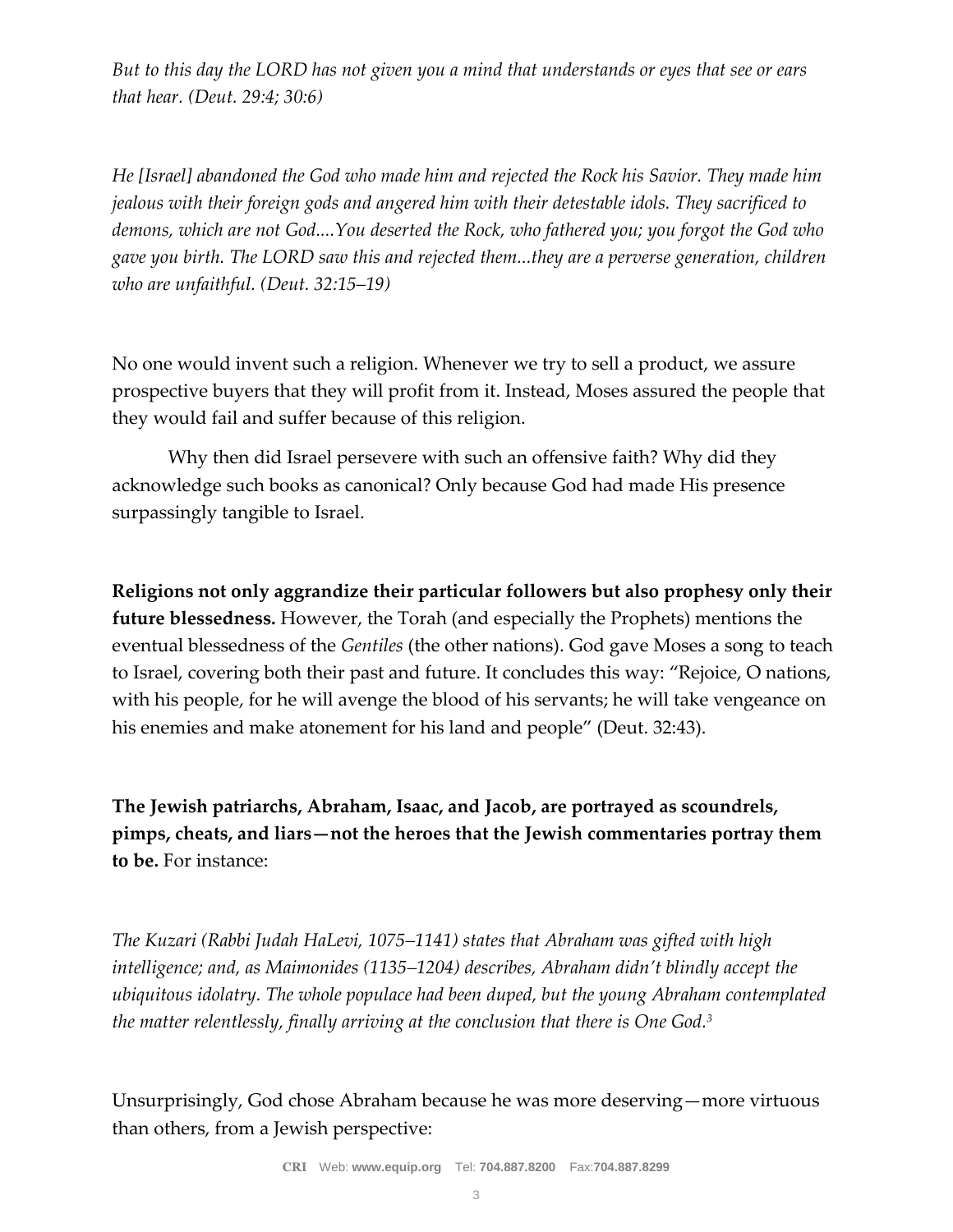*Abram tried to convince his father, Terach, of the folly of idol worship. One day, when Abram*  was left alone to mind the store, he took a hammer and smashed all of the idols except the largest *one. He placed the hammer in the hand of the largest idol. When his father returned and asked what happened, Abram said, "The idols got into a fight, and the big one smashed all the other ones." His father said, "Don't be ridiculous. These idols have no life or power. They can't do anything." Abram replied, "Then why do you worship them?"*<sup>4</sup>

*Abraham nomadically wandered the length and breadth of the land proclaiming his belief, and he was so successful that he converted thousands to monotheism. His method was one of kindness he set up a motel, and after feeding and watering*

*wayfarers they were introduced to the true belief and blessed G-d the Provider. Abraham converted the men and Sarah the women, and together they successfully brought many souls under the wings of the Shechinah, hence resensitizing the world to G-dliness.*<sup>5</sup>

These legends reflect our human tendency to aggrandize our forefathers. Instead, they are hardly the role models that we'd invent in order to make our religion appealing to prospective buyers. For example, Abraham had confessed that, out of fear, he had directed his wife to tell everyone that "he is my brother" (Gen. 20:13).

**Jacob, who was later named "Israel" through his baffling encounter with God, became the namesake of the Israelite nation.** However, according to the Genesis account, he was far less than virtuous. He not only connived his brother Esau out of his birthright but also deceived his father Isaac into giving him the blessing he had intended for Esau.

The other Israelite heroes are similarly tarnished. The patriarch Judah, the namesake of the Jewish people, visited prostitutes and had intercourse with his daughter-in-law. Moses, arguably the greatest Israelite, was even portrayed as a sinner who was unworthy to enter the Promised Land.

**The future monarchy, rather than being presented as God's ideal, appears to be God's reluctant concession to His stubborn people.** Furthermore, kings are warned that they are no better or more deserving than others and are subject to the same laws (Deut. 17:19–20). This legislation does not reflect the interests of the monarchy or ruling class, whose interest it would have been to promote a strong monarchy.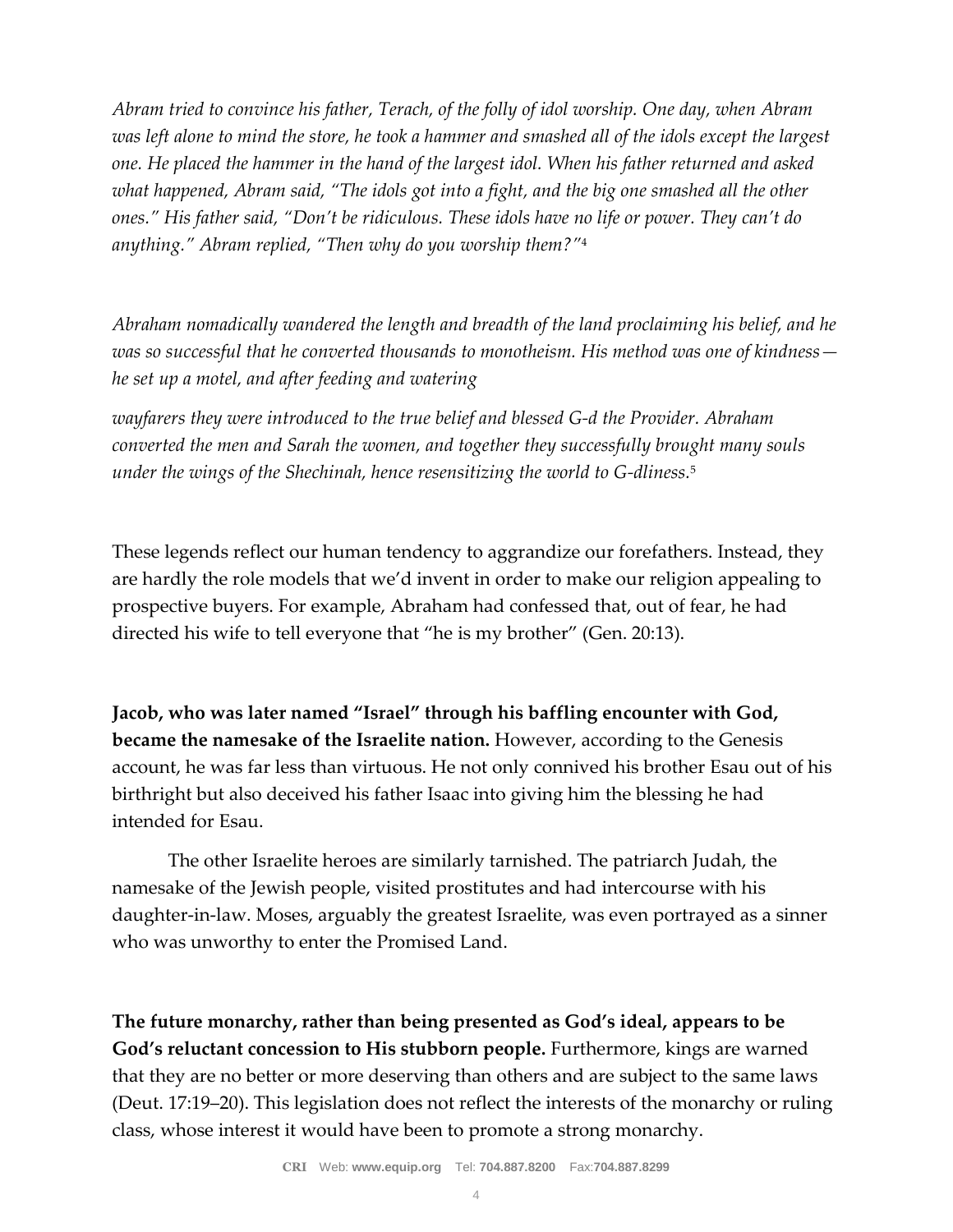**Wellhausen postulated that the Israelite religion had been the product of the rich and powerful.** However, so many of its laws fail to reflect this self-serving perspective. The poor could glean grapes and grain from the vineyards of the rich (Deut. 24:24–25). Such a law could not protect the interests of the rich and privileged, who characteristically make such laws to protect their own interests.

Furthermore, the Sabbath Year specified, "At the end of every seven years you must cancel debts" (Deut. 15:1–2). Such a law could not favor the rich and powerful. What then could explain its source, if not God?

**Slaves had to be freed.** "If a fellow Hebrew, a man or a woman, sells himself to you and serves you six years, in the seventh year you must let him go free" (Deut. 15:12). This too would not coincide with the interests of the rich and powerful, nor would the institution of a Sabbath day, which gave rest to both slaves and animals.

**The Jubilee took the land from the rich and powerful, returning this original inheritance to the poor (Lev. 25:13).** Such a law went against prevailing interests to such a degree that we don't have any evidence that it was *ever* followed.

**Whenever soldiers feared for their safety, the law encouraged them to go AWOL hardly the legislation of a ruling class wanting to protect its interests.** Then the officers shall add, "Is any man afraid or fainthearted? Let him go home" (Deut. 20:8).

**The Levites were not legally entitled to any inheritance of land.** Land was wealth. Why would the priestly caste ever institute or allow such legislation unless it came from above?

**The ordained holidays do not commemorate any historical event—the Passover is the one clear exception—but instead are almost entirely lacking in historical content.** However, nations do not establish undefined holidays. No one would embrace them.

For instance, the purpose for the "Feast of Trumpets" was never specified. Therefore, the rabbis invented a meaning for it. They called the day, "Rosh Hashanah" (the head of the year) or "New Year's Day." How strange not to know the significance of one's holidays. Had they been humanly ordained, there never would have been any question.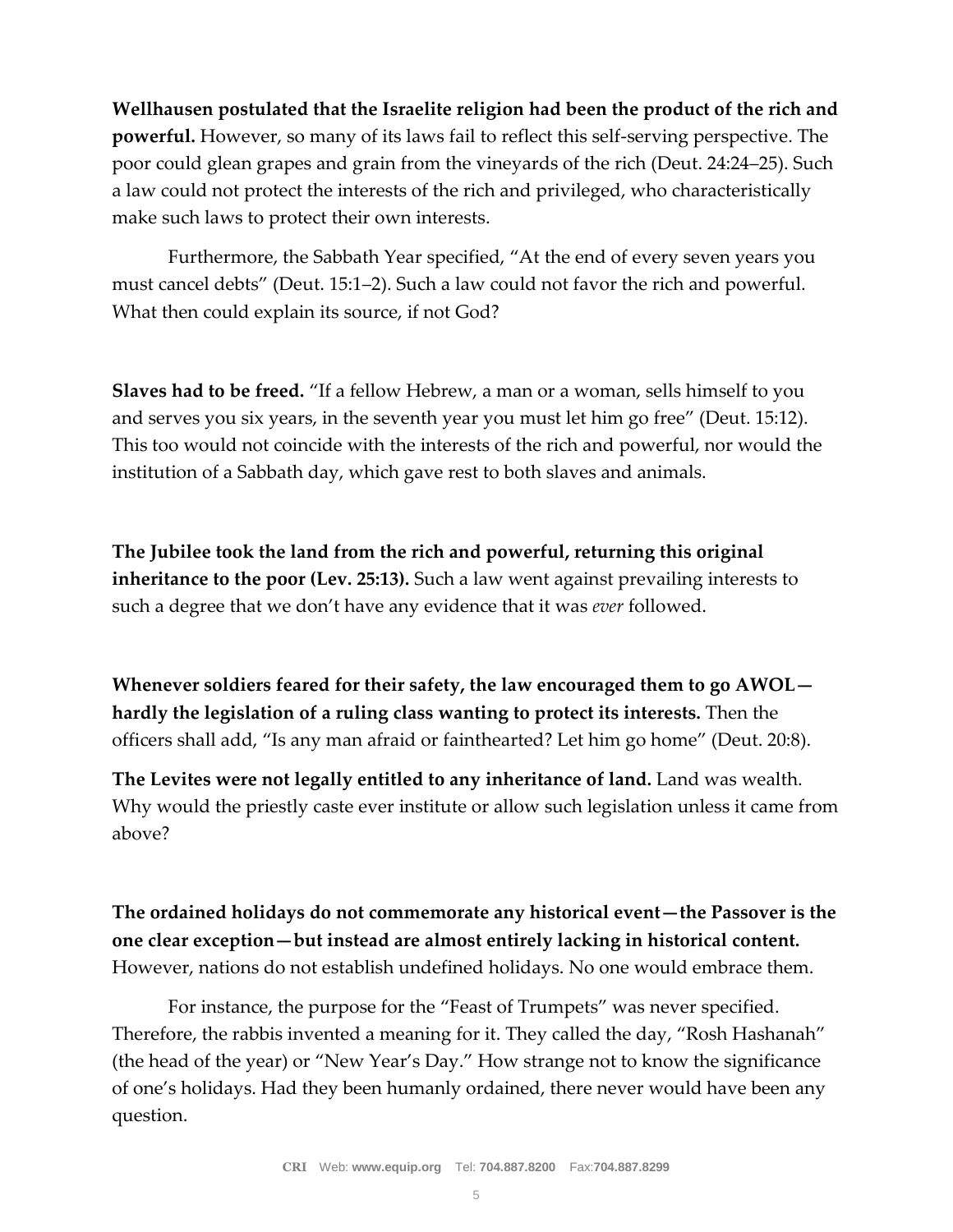Holidays commemorate past events. Characteristically, all of Israel's *non*divinely ordained holidays are commemorative. *Hanukkah* commemorates the cleansing of the temple and the Maccabean military victories. *Purim* commemorates the salvation of the Jewish people in Persia. *T'sha b'Av* commemorates the destruction of the temple. *Simchat Torah* commemorates the giving of the Law on Sinai.

Similarly, we assign dates to occasions we want to remember—dates that serve to define us as a nation. Not so the Torah. There is no assignment of a date to the giving of the law, to any military victories or momentous defeats (such as Pearl Harbor Day). There is no "Victory over Jericho" day or "Pharaoh's Defeat in the Red Sea" day. Instead, it seems that these dates are important to God, perhaps even prophetic.

**The Law placed everyone under the curse of death.** "Cursed is the man who does not uphold the words of this law by carrying them out" (Deut. 27:26). Ordinarily, we humans would not accept such a damning religion. Nor would the rabbis, who qualified this teaching in several ways! For instance, Rabbi Gerald Sigal wrote,

*[Deuteronomy 27:26] does not refer to the breaking of the Law by an ordinary individual. It is, as the rabbis explain, a reference to the authorities in power who fail to enforce the rule of the Law in the land of Israel (Talmud—J. T. Sotah 7:4). The leadership of the nation is thus charged, under pain of the curse, to set the tone for the nation and make the Law the operative force in the life of the nation.*<sup>6</sup>

Instead, this verse damns every Israelite, as do so many other verses (Exod. 20:6; 23:21– 22; 24:3; Lev. 26:14–16; Deut. 5:29; 6:24– 25; 8:1; 10:12; 11:8, 26–28, 32; 12:28). For this reason, the Psalms repeatedly inform Israel that their *only* hope was in the mercy of God (Psalm 143:2; 32:1–5; 130:3–8).

Consistent with this, there is no verse in the OT that applauds Israel in a manner such as: "You Israelites are doing a great job! Keep up the good work!" Instead, the OT is consistently degrading.

Humanly speaking, the Torah's teaching is so humanly degrading and so counter to our agendas that anyone who wanted to gain a following would *never* invent such a religion. Instead, we humans gravitate to a religion for its benefits and *not* its curses.

Meanwhile, the DH ascribes the OT to human devices and self-serving manipulations. However, we find the very opposite in the pages of the  $OT-a$  religion